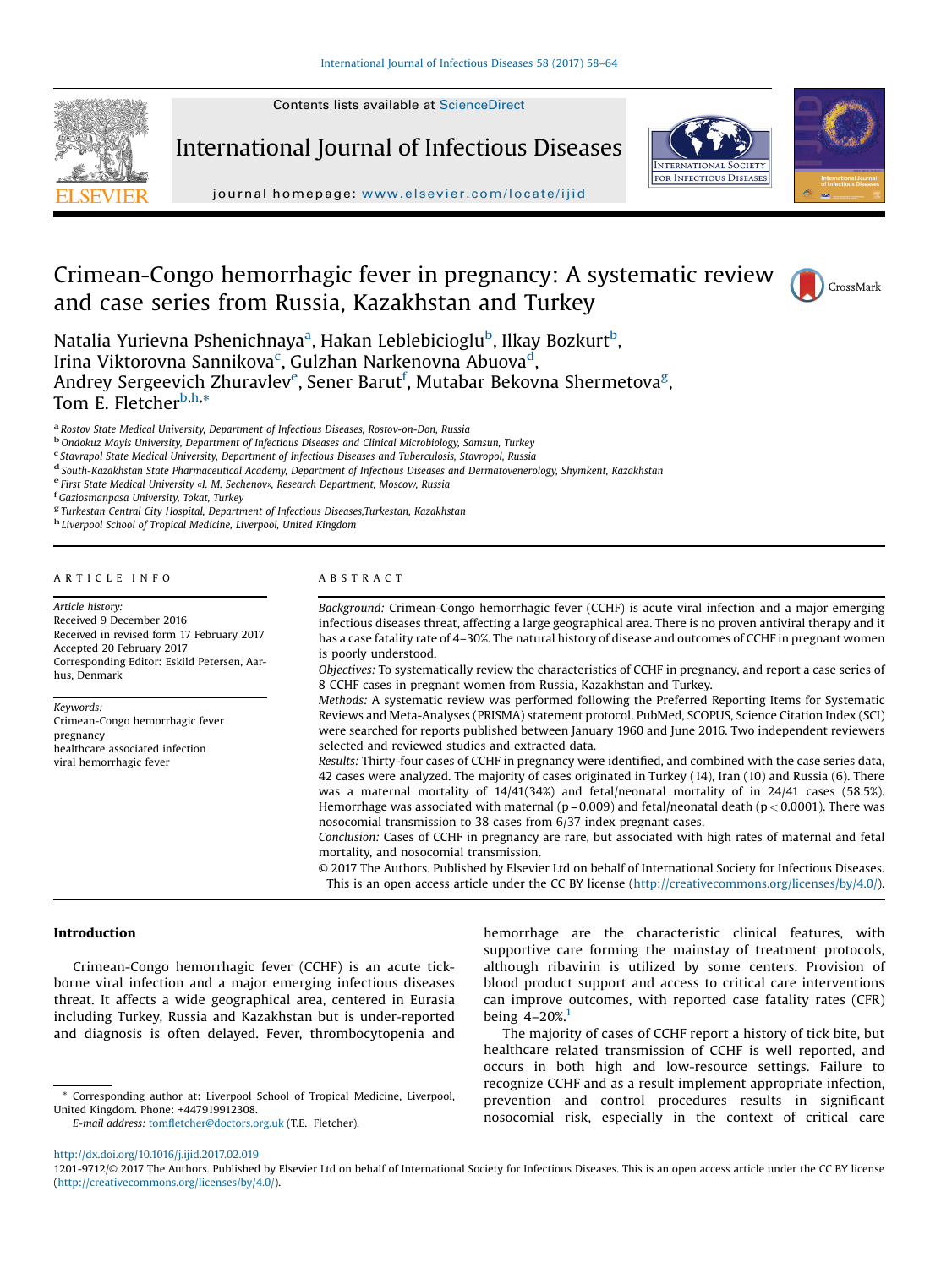

Figure 1. Flowchart of literature search.

interventions. $2-4$  [Retrospective](#page-5-0) analysis from Turkey has demonstrated that needle stick injuries are the most frequent cause of high risk exposures, followed by 'splash' exposures to mucous membranes and highlighted a potential benefit of ribavirin post-exposure prophylaxis.<sup>[5](#page-5-0)</sup>

Although the immune system changes in pregnancy are not completely understood, pregnant woman may be more likely to acquire certain infectious diseases such as toxoplasmosis, and be more severely affected by others such as influenza and varicella.<sup>[6](#page-5-0)</sup> Viral hemorrhagic fevers such as Ebola virus disease and Lassa Fever are more severe in pregnancy, $7,8$  and [frequently](#page-5-0) result in spontaneous abortion with additional nosocomial risk. Although clinical and epidemiological CCHF data are increasingly reported, few data exist on CCHF in pregnancy. $9-11$  The [mortality](#page-5-0) of CCHF disease in pregnant women appears to be higher than in the general population (up to 33%),<sup>[10](#page-5-0)</sup> and the severe course of CCHF in pregnant women may also increase risk of nosocomial infection in health care settings.<sup>2</sup>

In this study we aimed to systematically review the characteristics of CCHF cases in pregnancy, and to report an additional case series of 8 CCHF cases in pregnant women from Russia, Kazakhstan and Turkey.

## Material and methods

We planned and reported this systematic review in accordance with guidelines for performing and reporting systematic reviews and meta-analyses (PRISMA, Preferred Reporting Items for Systematic Reviews and Meta-Analyses). We searched PubMED, Science Citation Index (SCI) and Scopus databases for English and foreign language studies published between January 1960 and June 2016. The keyword 'Crimean Congo H(a)hemorrhagic Fever" was utilised then combined with "pregnancy"; 'pregnant' and 'vertical'. We also searched reference sections; Google scholar and reviews for other studies. Statistical analyses were performed with the use of IBM SPSS Statistics for Windows; Version 24.0. Armonk; NY: IBM Corp.

## Study Selection

Two reviewers (HL & IB) independently screened the titles and abstracts of all studies that were identified through database searches. Inclusion criteria were (1): report of a case of laboratory confirmed Crimean-Congo Hemorrhagic fever OR report of a clinical case with a direct epidemiological link to a laboratory confirmed case of Crimean-Congo hemorrhagic fever and (2); pregnancy. Full-text copies of potentially relevant studies were retrieved and reviewed independently (TF & IB), extracting data from each study meeting inclusion criteria. Standardised data was extracted from each case when available including date, age, gestation, laboratory diagnosis, outcome of mother and foetus, hemorrhagic manifestations and secondary cases.

# Results

The initial search results identified the following number of records: Scopus 3275; PubMED 1205; and SCI 1042. After removal of duplicates 3507 records were combined with secondary search terms (Pregnancy: 101, pregnant:114, vertical:109,). An additional search by Google scholar identified 2 further reports. 20 full text articles were then retrieved, with the total number of 34 CCHF cases identified in pregnancy in 15 articles (Figure 1). An additional 8 cases were added from this case series from Russia (5 cases), Kazakhstan (2 cases) and Turkey (1 case), resulting in total of 42 cases of CCHF in pregnancy ([Table](#page-2-0) 1).

The first report was from a case in 1979 and the last case occurred in 2016, with cases from Turkey (14 cases), Iran (10 cases), Russia (6 cases), former Yugoslavia (4 cases), Iraq (3 cases), Kazakhstan (2 cases), Mauritania (2 cases) and Bulgaria (1 case). Gestation was reported in 29 cases, with 11 cases occurring in the first 20 weeks of pregnancy and 18 cases occurring in the second 20 weeks of pregnancy.

Maternal and fetal/neonatal outcome was reported in 41 cases, with 14/41 cases (34%) reporting maternal death, and foetal/ neonatal death occurring in 24/41 cases (58.5%). In the first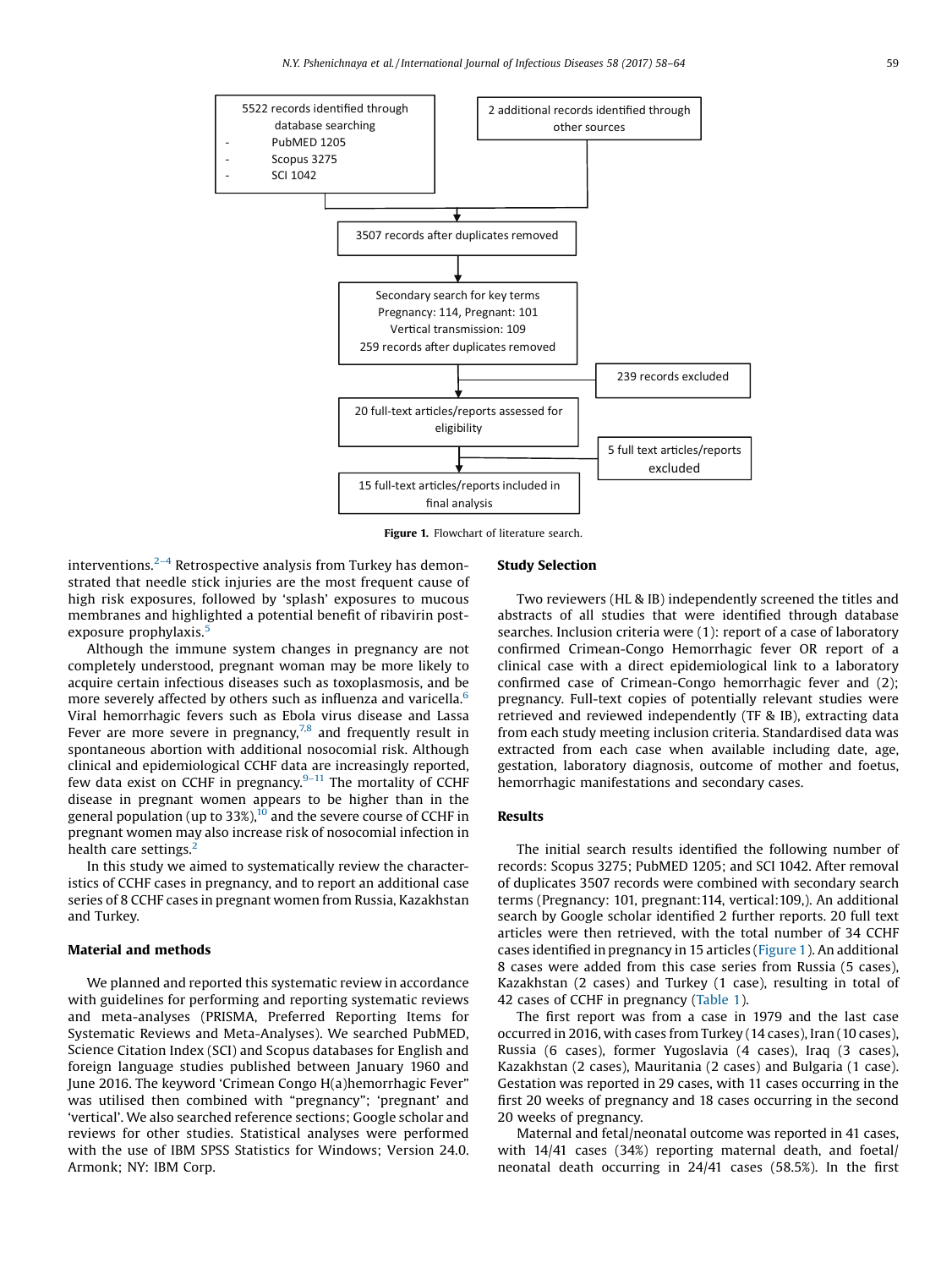#### <span id="page-2-0"></span>Table 1 Characteristic of pregnant CCHF cases.

| Authors                        | Country         | Year $(s)$ | No.<br>cases   | Diagnosis                  | Age       | Gestation Maternal | outcome         | Hemorr-<br>hage | Fetal/Neo-natal<br>outcome |                | Ribavirin Secondary<br>cases |
|--------------------------------|-----------------|------------|----------------|----------------------------|-----------|--------------------|-----------------|-----------------|----------------------------|----------------|------------------------------|
| Al-Tikriti SK<br>et al. $31$   | Iraq            | 1979       | 3              | Viral culture/<br>clinical | <b>ND</b> | ND                 | Died            | Yes             | Died                       | No             | No                           |
|                                |                 |            |                |                            | <b>ND</b> | <b>ND</b>          | Died            | Yes             | Died                       | No             | No                           |
|                                |                 |            |                |                            | <b>ND</b> | <b>ND</b>          | Survived        | Yes             | Died                       | No             | N <sub>o</sub>               |
| Baljosevic. S                  | Former          | 1986-      | $\overline{4}$ | UK                         | 29        | 32/40              | Died            | Yes             | Died                       | ND             | ND                           |
| et al. $32$                    | Yugoslavia      | 1995       |                |                            |           |                    |                 |                 |                            |                |                              |
|                                |                 |            |                |                            | 30        | 24/40              | Died            | Yes             | Died                       | <b>ND</b>      | ND                           |
|                                |                 |            |                |                            | 39        | 38/40              | Died            | Yes             | Died                       | N <sub>D</sub> | <b>ND</b>                    |
|                                |                 |            |                |                            | 24        | 11/40              | Survived        | Yes             | Died                       | ND             | <b>ND</b>                    |
| Sharif-Mood B                  | Iran            | $2000 -$   | 6              | PCR/Serology               | $19-$     | ND                 | Survived        | Yes             | Died                       | Yes            | No                           |
| et al. $^{11}$                 |                 | 2005       |                |                            | 38        |                    |                 |                 |                            |                |                              |
|                                |                 |            |                | PCR/Serology               |           | ND                 | Survived        | Yes             | Died                       | Yes            | No                           |
|                                |                 |            |                | PCR/Serology               |           | ND                 | Survived        | Yes             | Died                       | Yes            | N <sub>o</sub>               |
|                                |                 |            |                | PCR/Serology               |           | ND                 | Survived        | Yes             | Survived                   | Yes            | No                           |
|                                |                 |            |                | PCR/Serology               |           | ND                 | Survived        | Yes             | Survived                   | Yes            | No                           |
|                                |                 |            |                | PCR/Serology               |           | 16/40              | Died            | Yes             | Died                       | Yes            | No                           |
| Nabeth P et al. <sup>19</sup>  | Mauritania      | 2003       | $\overline{a}$ | Clinical                   | 30        | ND                 | Died            | Yes             | Died                       | No             | Yes (19)                     |
|                                |                 |            |                | Clinical                   | <b>ND</b> | ND                 | ND              | ND              | ND                         | No             | ND                           |
| Ergonul O et al. <sup>9</sup>  | Turkey          | $2003 -$   | 3              | Serology                   | 40        | 38/40              | Survived        | Yes             | Died                       | Yes            | No                           |
|                                |                 | 2008       |                |                            |           |                    |                 |                 |                            |                |                              |
|                                |                 |            |                | PCR                        | 20        | 19/40              | Survived        | Yes             | Died                       | No             | No                           |
|                                |                 |            |                | PCR/Serology               | 28        | 28/40              | Died            | Yes             | Died                       | No             | No                           |
| Gozel MG et al. <sup>10</sup>  | Turkey          | $2007 -$   | 5              | PCR/Serology               | 35        | 8/40               | Survived        | Yes             | Died                       | No             | N <sub>o</sub>               |
|                                |                 | 2011       |                |                            |           |                    |                 |                 |                            |                |                              |
|                                |                 |            |                | PCR/Serology               | 30        | 18/40              | Survived        | No              | Survived                   | No             | No                           |
|                                |                 |            |                | <b>PCR</b>                 | 41        | 20/40              | Survived        | No              | Survived                   | No             | N <sub>o</sub>               |
|                                |                 |            |                | PCR/Serology               | 19        | 21/40              | Survived        | No              | Survived                   | No             | N <sub>o</sub>               |
|                                |                 |            |                | PCR/Serology               | 27        | 33/40              | Survived        | No              | Survived                   | No             | No                           |
| Oskooei HO                     | Iran            | 2008       | $\mathbf{1}$   | Serology                   | UK        | UK                 | Survived        | No              | Survived                   | Yes            | No                           |
| et al. $33$                    |                 |            |                |                            |           |                    |                 |                 |                            |                |                              |
| Dizbay M et al. <sup>34</sup>  | Turkey          | 2009       | $\mathbf{1}$   | PCR/Serology               | 22        | 36/40              | Survived        | Yes             | Survived                   | Yes            | N <sub>o</sub>               |
| Naderi HR et al. <sup>18</sup> | Iran            | 2009       | 2              | (PCR +ve secondary         | UK        | ND                 | Died            | Yes             | Died                       | No             | Yes $(1)$                    |
|                                |                 |            |                | cases)                     |           |                    |                 |                 |                            |                |                              |
|                                |                 |            |                |                            | 31        | <b>ND</b>          | Died            | Yes             | Died                       | No             | Yes $(4)$                    |
| Mumdchiev-a H                  | <b>Bulgaria</b> | 2009       | $\mathbf{1}$   | PCR/Serology               | UK        | 26/40              | Survived        | Yes             | Survived                   | UK             | No                           |
| et al. $35$                    |                 |            |                |                            |           |                    |                 |                 |                            |                |                              |
| Aydemir O et al. <sup>36</sup> | Turkey          | 2010       | $\mathbf{1}$   | PCR                        | 29        | 30/40              | Survived        | No              | Survived                   | No             | No                           |
| Pshenichnya N                  | Russia          | 2011       | $\mathbf{1}$   | PCR                        | 23        | 22/40              | Died            | Yes             | Died                       | No             | Yes $(8)$                    |
| et al. $2$                     |                 |            |                |                            |           |                    |                 |                 |                            |                |                              |
| Mardani M et al. <sup>37</sup> | Iran            | 2011       | $\mathbf{1}$   | PCR/Serology               | 24        | 16/40              | Survived        | Yes             | Survived                   | Yes            | No                           |
| Duygu F et al. <sup>38</sup>   | Turkey          | 2011       | $\overline{2}$ | PCR                        | 25        | 17/40              | Survived        | Yes             | Survived                   | No             | No                           |
|                                |                 |            |                | PCR                        | 22        | 20/40              | Survived        | No              | Survived                   | No             | N <sub>o</sub>               |
| Ünlüsoy-Aksu A<br>et al. $39$  | Turkey          | 2014       | $\mathbf{1}$   | PCR                        | 23        | 36/40              | Survived        | Yes             | Survived                   | Yes            | No                           |
| Pschenichnaya N<br>et al.      | Russia          | 2002       | 8              | <b>PCR/Serology</b>        | 20        | 16/40              | <b>Survived</b> | <b>No</b>       | <b>Survived</b>            | No             | <b>No</b>                    |
|                                | Russia          | 2003       |                | <b>Serology</b>            | 19        | 38/40              | <b>Survived</b> | No              | <b>Survived</b>            | Yes            | No                           |
|                                | Russia          | 2004       |                | <b>PCR</b>                 | 17        | 30/40              | <b>Died</b>     | Yes             | Died                       | No             | <b>No</b>                    |
|                                | Russia          | 2005       |                | Serology                   | 24        | 17/40              | <b>Survived</b> | Yes             | <b>Died</b>                | No             | No                           |
|                                | Kazakhstan      | 2009       |                | Immunohist                 | 23        | 40/40              | <b>Died</b>     | Yes             | <b>Died</b>                | No             | Yes $(5)$                    |
|                                | Kazakhstan      | 2010       |                | Immunohist                 | 21        | 34/40              | <b>Died</b>     | Yes             | <b>Died</b>                | No             | Yes $(1)$                    |
|                                | Russia          | 2011       |                | <b>PCR</b>                 | 17        | 18/40              | <b>Survived</b> | No              | <b>Survived</b>            | Yes            | No                           |
|                                | <b>Turkey</b>   | 2016       |                | <b>PCR</b>                 | 20        | 04/40              | <b>Survived</b> | Yes             | <b>Died</b>                | No             | <b>No</b>                    |
|                                |                 |            |                |                            |           |                    |                 |                 |                            |                |                              |

ND – Not determined. PCR – polymerase chain reaction, Immunohist – Immunohistochemistry.

20 weeks of pregnancy there were 1/11 maternal deaths and 6/11 fetal deaths, and in weeks 20–40 of pregnancy there were 8/ 18 maternal deaths and 9/18 fetal/neonatal deaths. There was no statistically significant difference between maternal deaths in the 1st 20 weeks of pregnancy compared to weeks 20-40 (p = 0.096-Fisher's exact test, two-tailed). There was no haemorrhage in 10/ 41 cases, with maternal and fetal survival occurring in all 10 cases. When maternal haemorrhage was reported (vaginal or other sites), there were 14/31 maternal deaths and 24/31 fetal/neonatal deaths. When compared to the non-haemorrhage group (0/10) differences in outcome were statistically significant ( $p = 0.009$ , and p < 0.0001 respectively, Fisher's exact test, two-tailed). Nosocomial transmission from pregnant CCHF cases was reported in 6/ 37 cases, resulting in additional 38 cases.

## CCHF case series

Case 1 (Stavropol region, Russia, 2002)

A 20-year-old pregnant woman (16-weeks gestation) was admitted to the infectious diseases hospital on the 3rd day of disease with fever (38,5 $\degree$ C), headache, loss of appetite and a petechial rash on her lower limbs. She was an agriculture worker and had contact with animals, but denied any history of tick bite. Initial laboratory tests were: Hb 87 g/l, RBC  $3.2 \times 10^{12}$ /L, WBC  $3.4 \times 10^9$ /L, PLT 112  $\times$  10<sup>9</sup>/L, APTT 46 secs. CCHF was suspected and confirmed by PCR on the 4th day of disease, with a positive ELISA result in the second week. Empirical antibiotics and supportive treatment were given (no Ribavirin) and 2 days later her condition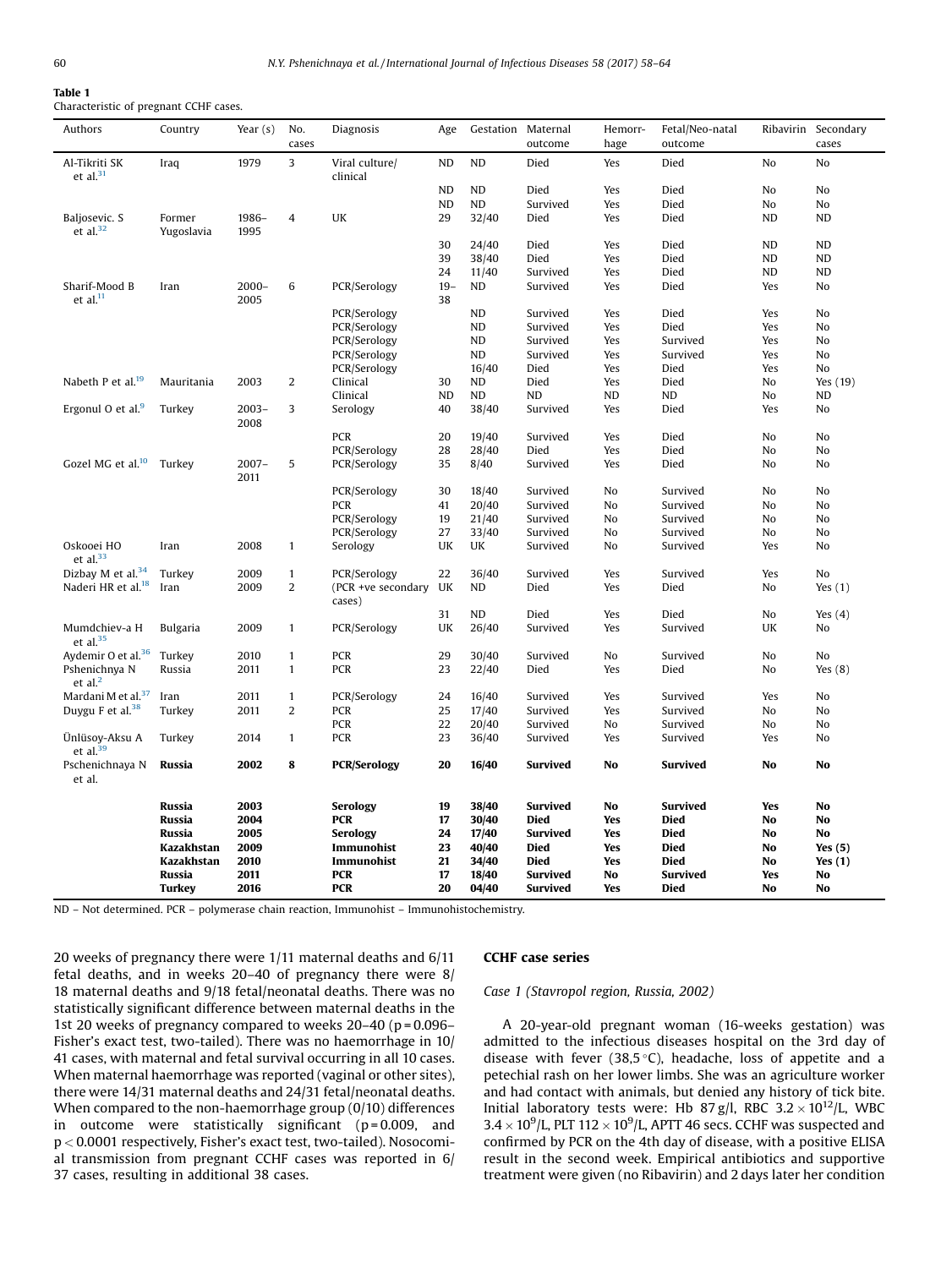improved, and temperature normalized. Laboratory tests improved (WBC 7.5  $\times$  10<sup>9</sup>/L, PLT 144  $\times$  10<sup>9</sup>/L) and she was discharged after a 16-day admission. At 38 weeks of pregnancy she gave birth to a healthy child.

## Case 2 (Stavropol region, Russia, 2003)

A 19-year-old pregnant woman (38-weeks gestation) was admitted to the infectious diseases hospital with a one-day history of fever (up to 39 C), headache, and myalgia. She lived in a rural area and several days previously reported removing ticks from her cow. CCHF was suspected and laboratory tests at admission were: Hb 95 g/L, RBC 3.2  $\times 10^{12}$ /L, WBC 3.8  $\times 10^{9}$ /L, PLT 132  $\times 10^{9}$ /L and APTT 46 secs. Ribavirin, empiric antimicrobials and supportive treatment were commenced and 2–3 days later her condition improved, and her fever settled. Her laboratory tests improved by day 8 (HB 110 g/l, RBC 3.8  $\times$  10 $^{12}$ /L, WBC 4.2  $\times$  10 $^{9}$ /L, PLT 153  $\times$  10 $^{9}$ / L, APTT 44 secs) and she had no hemorrhagic manifestations. CCHF was confirmed by ELISA and on day 11 she was transferred to a maternity unit, where 3 days later she gave birth to a healthy baby.

## Case 3 (Izobilnensky district, Stavropol region, Russia, 2004)

A 17-year-old pregnant woman (30-weeks gestation) was admitted to the gynecology department with a 2-day history of high fever ( $>39^{\circ}$ C) and back pain. She lived in rural area (with suspected tick contact) and laboratory tests were: HB 102 g/L, RBC  $3.5 \times 10^{12}$ /L, WBC  $5.6 \times 10^9$ /L, PLT  $153 \times 10^9$ /L, ESR 20 mm/h, APTT 43 secs, leukocyturia and proteinuria (2 g/l). Acute pyelonephritis was the initial diagnosis and anti-bacterial and supportive treatment was started, but did not result in any significant improvement in her clinical condition.

On the 4th day of illness a hemorrhagic rash appeared on her lower limbs, with ecchymosis developing on the skin of her chest and abdomen. She became hypotensive (90/60 mmHg), with increased respiratory rate (24/min), and worsening of her laboratory parameters (Hb72 g/L, RBC  $2.1 \times 10^{12}$ /L, WBC  $5.6 \times 10^9$ /L, Plt 32  $\times$  10<sup>9</sup>/L and APTT 48 secs). CCHF was suspected and confirmed by PCR (CCHF IgM negative) and she was transferred to the infectious diseases department. On the 5th day of illness there was onset of premature labour and a stillborn baby was delivered. This was further complicated by post-partum and gastrointestinal tract hemorrhage, development of acute respiratory distress syndrome and the patient died on the 6th day of disease. Ribavirin was not administered to the patient.

## Case 4 (Malgobeksky district, Republic of Ingushetia, Russia, 2005)

A 24-year-old pregnant physician (17-weeks gestation) presented with a 4-day history of fever (39 $\degree$ C), thirst, abdominal pain, vomiting and cough. She had had previous occupational exposure during phlebotomy and processing of blood samples from a 75 year old patient (index patient), who died of massive gastrointes-tinal hemorrhage.<sup>[12](#page-5-0)</sup> Two daughters, who provided care at home also died. The pregnant physician was initially hospitalized in the gynecology department and on the 10th day of illness was transferred to a regional infectious department with suspected viral hepatitis. At this stage she had developed jaundice, ecchymosis at injection sites, a hemorrhagic rash, hepatomegaly, splenomegaly and a right-sided pneumonia. She was managed with antimicrobial therapy and supportive treatment, and was transferred to the National Scientific Research Institute of obstetrics and pediatrics in Moscow (NSRIOP) on the 12th day of disease. She remained febrile, and became critically unwell with respiratory distress and was transferred to the Intensive care unit

(ICU) (Hb 60 g/L, PLT 400  $\times$  10<sup>9</sup>/L, WBC 10.7  $\times$  10<sup>9</sup>/L, ESR 40 mm/h, APTT 58 secs).

She was subsequently transferred to the ICU of National Institute of hematology in a comatose condition with a suspected hematological disease, but following infectious diseases review, CCHF was suspected and she was transferred to the ICU of infectious diseases hospital on the 16 day of disease. Progressive pneumonia, myocarditis, hepatic insufficiency, antenatal fetal death, and a disseminated intravascular coagulation (DIC) syndrome were diagnosed at this point. A caesarean section was performed on the 18th day of illness and a dead fetus without hemorrhagic manifestations was extracted. The patient remained on a ventilator for several weeks, and after her condition improved she was extubated and then discharged from hospital 2 months later. CCHF RT-PCR from samples taken on day 15 were negative, but the diagnosis confirmed by ELISA with positive CCHF IgM and increasing titers of IgG. The patient was not treated with ribavirin.

## Case 5 (Turkestan city, Southern-Kazakhstan region, Kazakhstan, 2009)

A 23-year-old woman was re-admitted to a maternity unit with her 7-day-old newborn 3 days after discharge, with high fever and vaginal bleeding. Post-partum endometritis with secondary postpartum hemorrhage was suspected, and emergency hysterectomy was performed for severe blood loss. Intra-abdominal hemorrhage continued and despite two further laparotomies she died. A few days later her baby also died. CCHF was diagnosed in the woman based on post-mortem results, and it was suspected that she acquired this in the last week of pregnancy. Two clinicians who performed surgical interventions on patient, and the pediatrician who managed the newborn (without direct contact with the mother) also contracted CCHF and died. Diagnosis was confirmed was confirmed by immuno-histochemical analysis of samples at post-mortem. Two more HCWs who cared for woman also developed CCHF, but survived.

## Case 6 (Turkestan city, Southern-Kazakhstan region, Kazakhstan, 2010)

A 21-year-old pregnant woman (34-weeks gestation) was admitted to the maternity hospital with a 4-day history high fever ( $>39^{\circ}$ C), dizziness, thirst and anorexia. She also complained of left sided abdominal/flank pain, was hypotensive (BP 90/60) and no fetal heart beat was found. She lived in rural area with animal contact, but denied a history of tick bite. The initial diagnosis was acute pyelonephritis and antenatal death, but CCHF was then suspected due to the thrombocytopenia (PLT  $23 \times 10^9$ /L) in her initial blood tests. Hematomas were also observed at injection sites, and she then deteriorated rapidly with loss of consciousness, upper gastrointestinal hemorrhage, and uterine bleeding, dying 7 hours after admission. CCHF viral antigen was subsequently detected by immuno-histochemical staining of post-mortem tissues samples. One health care worker (nurse) who managed the patient wearing only gloves as personal protective equipment, later developed confirmed CCHF.

### Case 7 (Rostov-on-Don, Russia, 2011)

A 17-year-old pregnant woman (18-weeks gestation) was admitted to infectious diseases hospital with a 2-day history of fever (up to  $39^{\circ}$ C), headache, and myalgia. Her initial laboratory tests were: Hb 90 g/L, RBC  $3.4 \times 10^{12}$ /L, WBC  $3.2 \times 10^{9}$ /L, PLT  $162 \times 10^9$ /L and APTT 44 secs. She had a history of tick bite 7 days previously, CCHF was suspected and confirmed by RT-PCR on day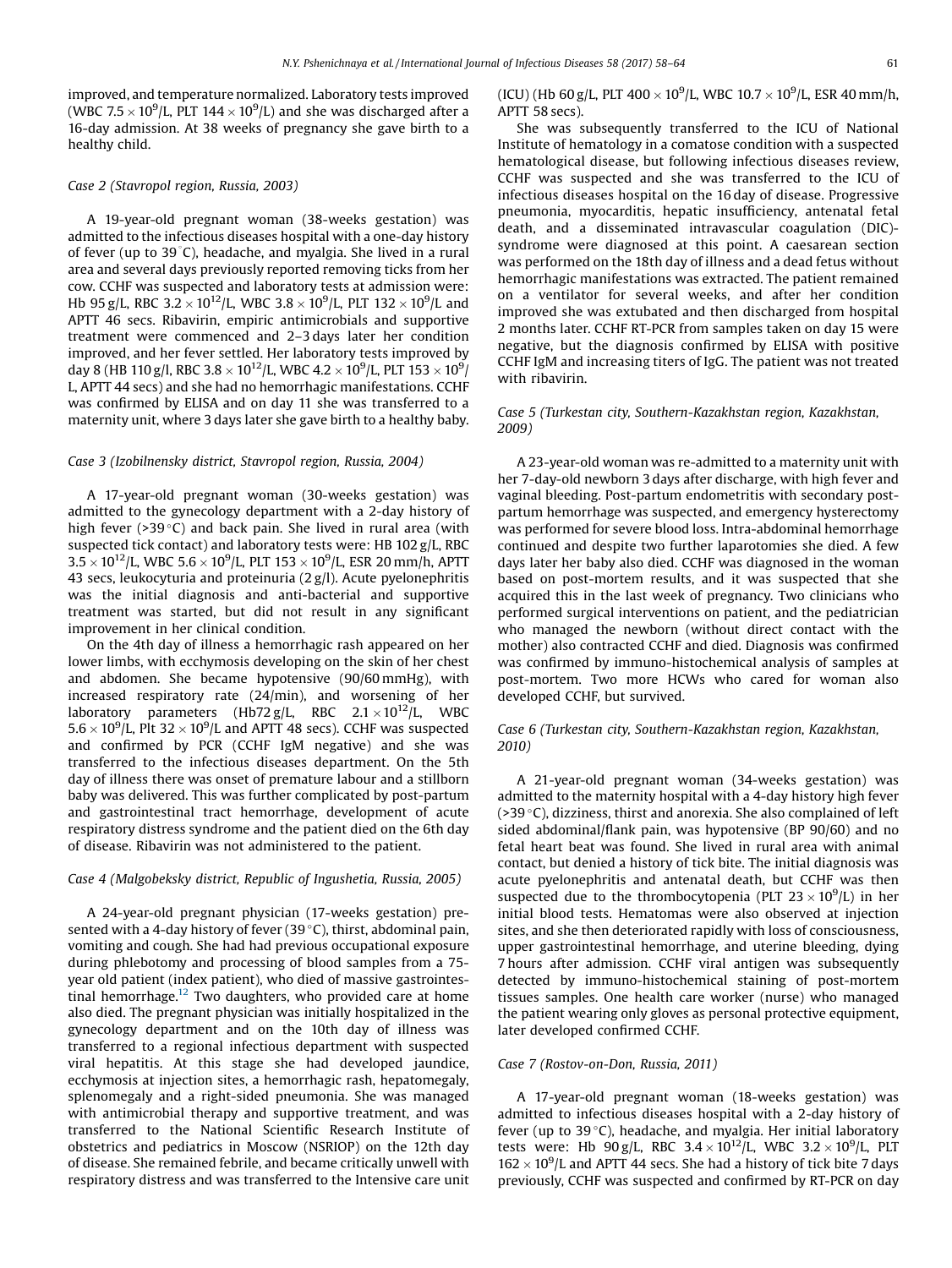3 of disease. Ribavirin, antimicrobial and supportive treatment were started and 2–3 days later her condition improved, temperature decreased and laboratory results improved (WBC 8,7  $\times$  10<sup>9</sup>/L, PLT 232  $\times$  10<sup>9</sup>/L and APTT 43 secs). Hemorrhage was not evident during her disease course and she was discharged from hospital after 10 days and at term gave birth to a healthy child.

### Case 8 (Tokat, Turkey, 2016)

A 20-year-old woman in early pregnancy (estimated 4-weeks gestation) was admitted to Tokat State Hospital 1 day after a tick bite with a history of fever, sore throat, back pain anorexia, nausea and vomiting. Laboratory tests showed: WBC  $1.75 \times 10^9$ /L, Plt  $46 \times 10^9$ /L, APTT 53 secs, PT 17.2, AST 233 IU/L and ALT 98 IU/L. CCHF was suspected and RT-PCR positive from day 2 of illness. On day 3 of illness she developed vaginal bleeding and was referred to Tokat University Hospital with progressive thrombocytopenia (WBC 1.65  $\times$  10<sup>9</sup>/L, Plt 23  $\times$  10<sup>9</sup>/L, APTT 53 sec, PT 17.2, AST 270 IU/ L, ALT 127 IU/L). She received 2 units of fresh frozen plasma and 1 unit of platelets and ribavirin was not given. Pelvic ultrasound showed a thickened endometrium with minimal cervical bleeding on examination. Her Beta HCG progressively reduced  $(2500$ IU  $-$  143IU) and a complete spontaneous abortion was confirmed. She clinically improved and was discharged 9 days after admission.

## Discussion

Crimean-Congo hemorrhagic fever has been designated a priority global diseases threat by the World Health Organization[.12](#page-5-0) Its pathophysiology remains incompletely understood, particularly in vulnerable groups, despite recent increases in research efforts.<sup>[13](#page-5-0)</sup> Other viral hemorrhagic fevers, such as Ebola virus and Lassa fever, are thought to be more severe in pregnancy, resulting in higher maternal mortality rates. Pregnant patients with VHF also present additional infection, prevention and control challenges, due to the interventions required for obstetric complications and potential viral persistence in the fetus/ products of conception. Limited data exists describing the course of CCHF in pregnancy, and we aimed to improve knowledge in this area through a systematic review of published cases and multinational case series.

The most complete data set previously reported was by Gozel et al. in 2014 who published a case series of 5 pregnant women with CCHF and summary data on 21 other reported cases.<sup>[10](#page-5-0)</sup> Our systematic review identified an additional 7 reports (10 cases), that combined with our large additional case series provided a total 42 cases of CCHF in pregnancy for analysis. CCHF appears to be associated with more severe disease in pregnancy, with 14/41 cases (34%) resulting in maternal death. This is higher than overall case fatality rates in Turkey  $(5\%)$ <sup>[14](#page-5-0)</sup> Russia  $(4\%)$ <sup>15</sup> and Kazakhstan  $(14.8\%)$ <sup>[16](#page-5-0)</sup> but may reflect reporting bias, and national sub-group analysis of pregnant cases shows rates to be more comparable (pregnant cases from Turkey 1/14, 9.3%). There is however, a high rate of fetal/neonatal loss occurring in 24/41 cases (58.5%). In the majority of cases this is through spontaneous abortion early in pregnancy or associated with maternal death. Still birth appears to be rare as does neonatal death.

The stage of the pregnancy when CCHF occurs may also influence maternal mortality, with 8/18 mothers dying in the second half of pregnancy (>20 weeks) compared with 1/11 dying in the first half of pregnancy  $\left($  <20 weeks), although this was not statistically significant ( $p = 0.096$ ). In our cases series  $3/8$  cases resulted in maternal death occurring at 34, 38 and 40-weeks gestation. However, as we have highlighted in cases 4 & 8, with appropriate critical care interventions and blood product support, positive outcomes are possible in the context of severe CCHF in pregnancy. This was also demonstrated by Ergonul et al.,  $9$  who reported a case of severe CCHF in late pregnancy that survived, but required 22 units of fresh frozen plasma, 54 units of platelets and repeat surgical intervention for ongoing uterine hemorrhage after caesarian section.

Due to the risk of nosocomial transmission, surgical interventions in pregnant women with CCHF require careful infection prevention and control planning and risk assessment. Although caesarian section was performed in 2 cases that we have summarized, with no secondary nosocomial transmission, the patients had tested RT-PCR negative in blood prior to the operations. The PCR status of the fetus and amniotic fluid at the time surgery was not known, but in the case reported by Ergonul et al., the neonate subsequently tested CCHFRT-PCR positive and died.<sup>9</sup> However, surgery was undertaken for postpartum hemorrhage in case 5 resulting in nosocomial transmission to 2 surgeons, and the neonate also transmitted CCHF to a further 3healthcareworkers. The additionalnosocomial riskofpregnancy in other VHFs is not well understood, and during the Ebola outbreak in West Africa there were significant limitations on pregnant women's access to obstetric care. However, complicated cases were managed successfully, $^{17}$  and caesarian sections were undertaken by one group inMonroviawithno associatednosocomialtransmission (Dr JBrown personal communication).

Six of the 42 pregnant CCHF cases we identified did result in subsequent cases of CCHF as a result of nosocomial transmission. Naderi et al.,<sup>18</sup> reported a nosocomial outbreak where a pregnant woman was an index case that infected another pregnant woman whilst sharing a room, who then infected another 4 healthcare workers. Nabeth et al., $^{19}$  $^{19}$  $^{19}$  conducted an investigation into a large nosocomial outbreak in Mauritania in 2003, identifying a 30-year old pregnant woman with severe CCHF as the index case. She directly infected a total of 15 healthcare workers, patients and visitors in the ward and emergency room setting with six fatal cases. A more recent report from Russia<sup>[2](#page-5-0)</sup> also highlighted the nosocomial risk of critical care interventions, particularly aerosol generating procedures that resulted in 8 healthcare worker infections, from a 23-year old pregnant woman. In all these cases CCHF was not initially suspected. The initial presentation of CCHF is non-specific, and a lack of healthcare worker awareness, that occurs in both endemic settings and in exported cases can result in delayed diagnosis of CCHF. This can delay initiation of supportive treatment for CCHF and also the required infection prevention and control measures. In our series there was a delay in recognition of CCHF in pregnant women in 4/8 cases (cases 3, 4, 5 & 6), all associated with severe/fatal disease and fetal death.

There is currently no specific antiviral therapy for CCHF, and the benefit of ribavirin treatment is controversial with mixed results mainly generated from retrospective studies.<sup>[20](#page-5-0)</sup> Its use is contraindicated in pregnancy (FDA Pregnancy Category X) due to significant teratogenecity being demonstrated in all animal species in which adequate studies have been performed. $21$  However, in ribavirin's submission for inclusion in the WHO model list of essential medicines, its risk/benefit in pregnancy, in the context of the high mortality in VHF was re-considered.<sup>22</sup> This was though predominantly based on its clearer evidence base in the treatment of Lassa fever and Argentinian Hemorrhagic fever $^{23}$  and early reports of benefit in CCHF.

Ribavirin may have greater effect in late stage pregnancy where mortality appears to be higher, risk of teratogenicity lower, and we believe its use may be justified in this scenario. In our combined data when treatment and outcome was known, 5/13 pregnant women died who received ribavirin, compared to 15/23 who died who did not receive ribavirin. The difference is not statistically significant and caution must be applied to any interpretation and conclusions on interventions from this retrospective analysis.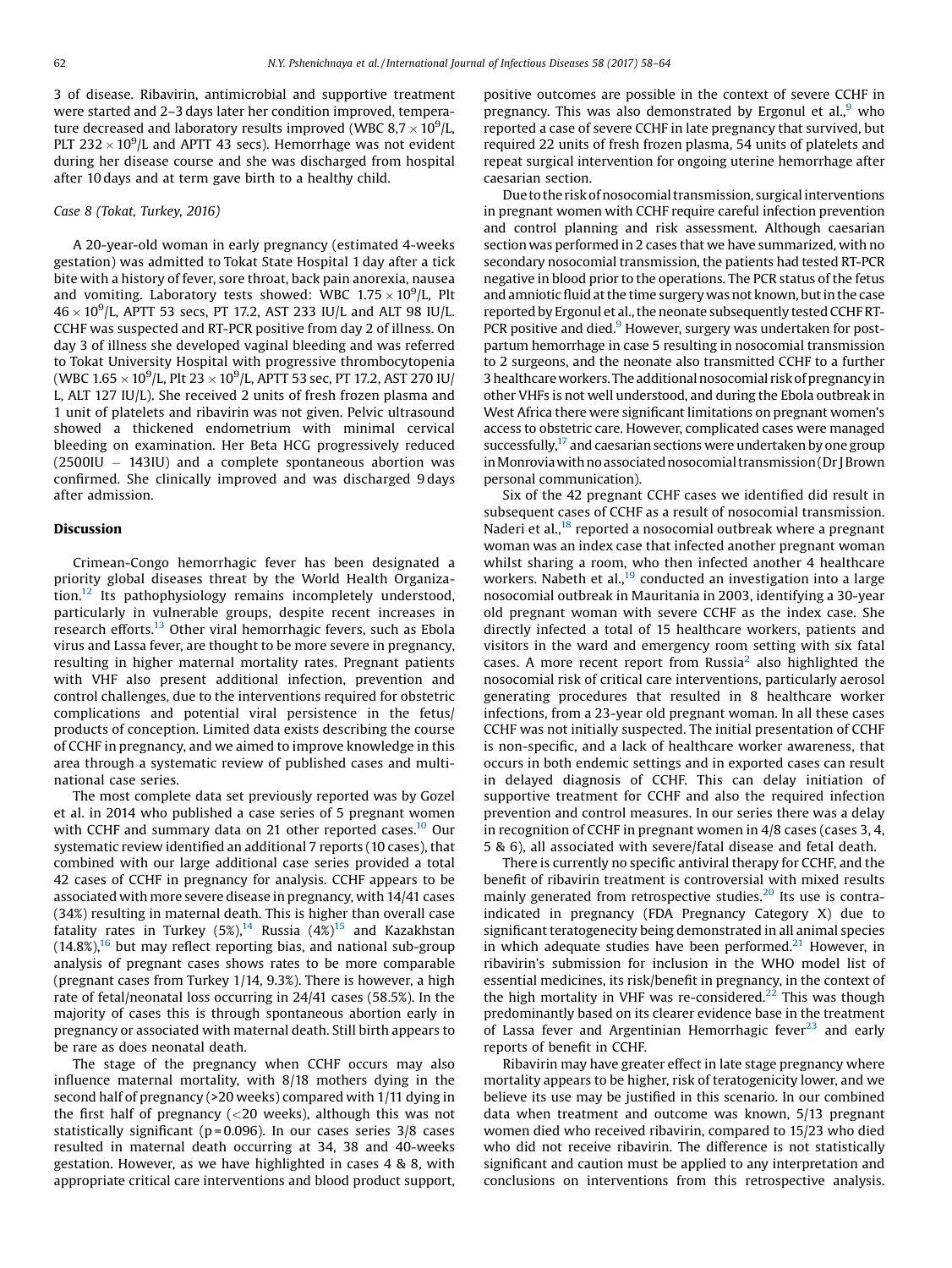<span id="page-5-0"></span>Unfortunately, Favipiravir, the only other antiviral that has shown survival benefit in CCHF animal models, $^{24}$  is also contraindicated in pregnancy due to teratogenicity and embryogenicity<sup>25</sup> Pregnancy was also an exclusion criteria for its use in the JIKI Ebola clinical trial.26 Limited data exists on the risk of transmission through breast feeding in CCHF, with only 2 cases reported.<sup>27</sup> In both cases RT-PCR was positive in the mother's blood and negative in breastmilk, and the babies did not go on to develop CCHF. In our units breastfeeding is not recommended during the acute illness phase of CCHF, due to established risks of CCHF transmission to the baby. Samples of breastmilk would then be sent for RT-PCR as the patient recovered.

There is currently no CCHF vaccine that is licensed by the European Medicines Agency or US Food and Drug Administration. An inactivated mouse brain vaccine was developed by the former Soviet Union in the 1970s, and is still in use in Bulgaria. However, it has failed to show high neutralizing antibody levels, $^{28}$  $^{28}$  $^{28}$  and lacks controlled data demonstrating protective efficacy. A number of promising CCHF vaccine candidates are under development,<sup>[29,30](#page-6-0)</sup> and will soon proceed to phase 1 clinical trials. Pregnant women in endemic areas should be considered a high-risk CCHF group that requires particular consideration with respect to vaccine safety evaluation and during future roll-out strategies.

Limitations to the systematic review are the incomplete information provided in some case descriptions, particularly on gestation of pregnancy. The total numbers identified also probably represent a significant underestimate due to incomplete reporting of cases from endemic regions and the likelihood of undiagnosed mild CCHF pregnant cases. Due to its non-specific clinical presentation CCHF in pregnancy can be difficult to distinguish from other causes of undifferentiated febrile illness. This is exacerbated by a lack of laboratory capacity in endemic regions combined with a lack of awareness of CCHF by clinicians. Hemorrhagic signs start around the fourth day of illness and it is often only at this stage that CCHF first considered, or as we have reported when there are secondary nosocomial cases.

## Conclusions

The number of reported cases of CCHF in pregnant women is low, but this is an underestimate and the geographical range of CCHF is increasing, including within Europe. Clinicians must maintain a high index of suspicion and undertake risk assessments for CCHF in pregnant women with a fever, who reside in or who have a history of travel to CCHF endemic areas. Early recognition allows appropriate infection prevention and control precautions to be put in place, reducing the demonstrated risk of nosocomial transmission. In accordance with other viral hemorrhagic fevers, the mortality of CCHF in pregnant women appears to be increased, but as we have highlighted supportive care focused on blood product replacement and access to critical care interventions can result in positive outcomes in severe disease. Novel therapeutics are required to improve both maternal and fetal outcomes in CCHF, and as such pregnant woman should be included in future CCHF clinical trials whenever possible.

## Conflict of interest

The authors declare that they have no competing financial interests. The content is solely the responsibility of the authors.

## Funding source

No specific funding. TF is funded by the Wellcome Trust (104480/Z/14/Z) and the UK Ministry of Defence.

#### **References**

- 1. [Leblebicioglu](http://refhub.elsevier.com/S1201-9712(17)30066-8/sbref0005) H, Bodur H, Dokuzoguz B, Elaldi N, Guner R, Koksal I, et al. Case Management and Supportive Treatment for Patients with [Crimean-Congo](http://refhub.elsevier.com/S1201-9712(17)30066-8/sbref0005) [Hemorrhagic](http://refhub.elsevier.com/S1201-9712(17)30066-8/sbref0005) Fever. Vector-Borne Zoonotic Dis 2012;12(9):805–11.
- 2. Pshenichnaya NY, Nenadskaya SA. Probable [Crimean-Congo](http://refhub.elsevier.com/S1201-9712(17)30066-8/sbref0010) hemorrhagic fever virus transmission occurred after [aerosol-generating](http://refhub.elsevier.com/S1201-9712(17)30066-8/sbref0010) medical procedures in Russia: [nosocomial](http://refhub.elsevier.com/S1201-9712(17)30066-8/sbref0010) cluster. Int J Infect Dis 2015;33:120–2.
- 3. Bossi P, Tegnell A, Baka A, Van Loock F, [Hendriks](http://refhub.elsevier.com/S1201-9712(17)30066-8/sbref0015) J, Werner A, et al. Bichat guidelines for the clinical management of [haemorrhagic](http://refhub.elsevier.com/S1201-9712(17)30066-8/sbref0015) fever viruses and [bioterrorism-related](http://refhub.elsevier.com/S1201-9712(17)30066-8/sbref0015) haemorrhagic fever viruses. Euro Surveill 2004;9(12):1–8.
- 4. Celikbas AK, Dokuzoguz B, Eroglu MN, Midilli K. [Hemorrhagic](http://refhub.elsevier.com/S1201-9712(17)30066-8/sbref0020) Fever among Health Care [workers,](http://refhub.elsevier.com/S1201-9712(17)30066-8/sbref0020) Turkey. Emerg Infect Dis 2014;20(3):477–9.
- 5. [Leblebicioglu](http://refhub.elsevier.com/S1201-9712(17)30066-8/sbref0025) H, Sunbul M, Guner R, Bodur H, Bulut C, Duygu F, et al. [Healthcare-associated](http://refhub.elsevier.com/S1201-9712(17)30066-8/sbref0025) Crimean-Congo haemorrhagic fever in Turkey, 2002- 2014: a multicentre retrospective [cross-sectional](http://refhub.elsevier.com/S1201-9712(17)30066-8/sbref0025) study. Clin Microbiol Infect 2016;22[\(387\):e1](http://refhub.elsevier.com/S1201-9712(17)30066-8/sbref0025)–4.
- 6. Jamieson DJ, Theiler RN, [Rasmussen](http://refhub.elsevier.com/S1201-9712(17)30066-8/sbref0030) SA. Emerging infections and pregnancy. Emerg Infect Dis 2006;12[\(11\):1638](http://refhub.elsevier.com/S1201-9712(17)30066-8/sbref0030)–43.
- 7. Price ME, [Fisher-Hoch](http://refhub.elsevier.com/S1201-9712(17)30066-8/sbref0035) SP, Craven RB, McCormick JB. A prospective study of maternal and fetal outcome in acute Lassa fever infection during [pregnancy.](http://refhub.elsevier.com/S1201-9712(17)30066-8/sbref0035) BMJ 1988;297[\(6648\):584](http://refhub.elsevier.com/S1201-9712(17)30066-8/sbref0035)–7.
- 8. Black BO, [Caluwaerts](http://refhub.elsevier.com/S1201-9712(17)30066-8/sbref0040) S, Achar J. Ebola viral disease and pregnancy. Obstet Med 2015;8[\(3\):108](http://refhub.elsevier.com/S1201-9712(17)30066-8/sbref0040)–13.
- 9. Ergonul O, Celikbas A, Yildirim U, [Zenciroglu](http://refhub.elsevier.com/S1201-9712(17)30066-8/sbref0045) A, Erdogan D, Ziraman I, et al. Pregnancy and [Crimean-Congo](http://refhub.elsevier.com/S1201-9712(17)30066-8/sbref0045) haemorrhagic fever. Clin Microbiol Infect. European Society of Clinical [Infectious](http://refhub.elsevier.com/S1201-9712(17)30066-8/sbref0045) Diseases 2010;16(6):647–50.
- 10. Gozel MG, Elaldi N, Engin A, Akkar OB, Bolat F, Celik C. Favorable [outcomes](http://refhub.elsevier.com/S1201-9712(17)30066-8/sbref0050) for both mother and baby are possible in pregnant women with [crimean-congo](http://refhub.elsevier.com/S1201-9712(17)30066-8/sbref0050) [hemorrhagic](http://refhub.elsevier.com/S1201-9712(17)30066-8/sbref0050) fever disease: A case series and literature review. Gynecol Obstet Invest 2014;77[\(4\):266](http://refhub.elsevier.com/S1201-9712(17)30066-8/sbref0050)–71.
- 11. Mood BS, Mardani M, Metanat M. Clinical [manifestations,](http://refhub.elsevier.com/S1201-9712(17)30066-8/sbref0055) laboratory findings and clinical outcome in 6 pregnant women with [Crimean-Congo](http://refhub.elsevier.com/S1201-9712(17)30066-8/sbref0055) hemorrhagic fever. Iran J Clin Infect Dis 2007;2[\(4\):193](http://refhub.elsevier.com/S1201-9712(17)30066-8/sbref0055)–6.
- 12. World Health Organisation. WHO Blueprint for R&D preparedness. World Health Organization; 2015 <http://www.who.int/medicines/ebola-treatment/WHO-l>. (last accessed 7th February 2017).
- 13. Akıncı E, Bodur H, Leblebicioglu H. Pathogenesis of [crimean-congo](http://refhub.elsevier.com/S1201-9712(17)30066-8/sbref0065) hemorrhagic Fever. Vector Borne [Zoonotic](http://refhub.elsevier.com/S1201-9712(17)30066-8/sbref0065) Dis 2013;13(7):429–37.
- 14. Leblebicioglu H, Ozaras R, Irmak H, Sencan I. [Crimean-Congo](http://refhub.elsevier.com/S1201-9712(17)30066-8/sbref0070) hemorrhagic fever in Turkey: Current status and future [challenges.](http://refhub.elsevier.com/S1201-9712(17)30066-8/sbref0070) Antiviral Res [2016;](http://refhub.elsevier.com/S1201-9712(17)30066-8/sbref0070)126:21–34.
- 15. Volynkina AS, Kotenev ES, Lisitskaya YaV, Maletskaya OV, [Shaposhnikova](http://refhub.elsevier.com/S1201-9712(17)30066-8/sbref0075) LI, Kulichenko AN. Review of [Epidemiological](http://refhub.elsevier.com/S1201-9712(17)30066-8/sbref0075) Situation on Crimean-Congo [Hemorrhagic](http://refhub.elsevier.com/S1201-9712(17)30066-8/sbref0075) Fever in the Russian Federation in 2015 and Prognosis for 2016. Problemy Osobo Opasnykh Infektsii [Problems of [Particularly](http://refhub.elsevier.com/S1201-9712(17)30066-8/sbref0075) Dangerous Infections 20161: p. 44–7 (In [Russ.\)](http://refhub.elsevier.com/S1201-9712(17)30066-8/sbref0075)
- 16. [Nurmakhanov](http://refhub.elsevier.com/S1201-9712(17)30066-8/sbref0080) T, Sansyzbaev Y, Atshabar B, Deryabin P, Kazakov S, Zholshorinov A, et al. [Crimean-Congo](http://refhub.elsevier.com/S1201-9712(17)30066-8/sbref0080) haemorrhagic fever virus in Kazakhstan [\(1948-2013\).](http://refhub.elsevier.com/S1201-9712(17)30066-8/sbref0080) Int J Infect Dis 2015;38:19–23.
- 17. Baggi FM, Taybi A, Kurth A, Van Herp M, Di Caro A, Wölfel R, et al. [Management](http://refhub.elsevier.com/S1201-9712(17)30066-8/sbref0085) of pregnant women infected with Ebola virus in a [treatment](http://refhub.elsevier.com/S1201-9712(17)30066-8/sbref0085) centre in Guinea, June 2014. Euro [Surveill](http://refhub.elsevier.com/S1201-9712(17)30066-8/sbref0085) 201419(49).
- 18. Naderi HR, Sarvghad MR, Bojdy A, [Hadizadeh](http://refhub.elsevier.com/S1201-9712(17)30066-8/sbref0090) MR, Sadeghi R, Sheybani F. Nosocomial outbreak of [Crimean-Congo](http://refhub.elsevier.com/S1201-9712(17)30066-8/sbref0090) haemorrhagic fever. Epidemiol Infect 2011;139[\(6\):862](http://refhub.elsevier.com/S1201-9712(17)30066-8/sbref0090)–6.
- 19. Nabeth P, Cheikh DO, Lo B, Faye O, Ould I, Vall M. [Crimean-Congo](http://refhub.elsevier.com/S1201-9712(17)30066-8/sbref0095) Hemorrhagic Fever, [Mauritania.](http://refhub.elsevier.com/S1201-9712(17)30066-8/sbref0095) Emerg Infect Dis 2004;10(12):2143–9.
- 20. Ascioglu S, [Leblebicioglu](http://refhub.elsevier.com/S1201-9712(17)30066-8/sbref0100) H, Vahaboglu H, Chan KA. Ribavirin for patients with [Crimean-Congo](http://refhub.elsevier.com/S1201-9712(17)30066-8/sbref0100) haemorrhagic fever: A systematic review and meta-analysis. J [Antimicrob](http://refhub.elsevier.com/S1201-9712(17)30066-8/sbref0100) Chemother 2011;66:1215–22.
- 21. Electronic medicines compendium. Summary of Product Characteristics (SPC) - Ribavirin [Internet]. 2015 [cited 2016 Oct 24]. Available from: [https://www.](https://www.medicines.org.uk/emc/medicine/3237/SPC/Rebetol+200mg+hard++capsules/) [medicines.org.uk/emc/medicine/3237/SPC/Rebetol+200mg+hard++capsules/.](https://www.medicines.org.uk/emc/medicine/3237/SPC/Rebetol+200mg+hard++capsules/) (last accessed 7th February 2017).
- 22. Roth C, Formenty P. Application for Inclusion of Ribavirin in the WHO Model List of Essential Medicines. World Health Organisation; 2006 Available from: [http://](http://archives.who.int/eml/expcom/expcom15/applications/newmed/ribaravin/ribavirin.pdf) [archives.who.int/eml/expcom/expcom15/applications/newmed/ribaravin/ri](http://archives.who.int/eml/expcom/expcom15/applications/newmed/ribaravin/ribavirin.pdf)[bavirin.pdf](http://archives.who.int/eml/expcom/expcom15/applications/newmed/ribaravin/ribavirin.pdf) (last accessed 7th February 2017).
- 23. Borio L, Inglesby T, Peters CJ, [Schmaljohn](http://refhub.elsevier.com/S1201-9712(17)30066-8/sbref0115) AL, Hughes JM, Jahrling PB, et al. [Hemorrhagic](http://refhub.elsevier.com/S1201-9712(17)30066-8/sbref0115) fever viruses as biological weapons: medical and public health [management.](http://refhub.elsevier.com/S1201-9712(17)30066-8/sbref0115) JAMA 2002;287(18):2391–405.
- 24. Oestereich L, Rieger T, Neumann M, [Bernreuther](http://refhub.elsevier.com/S1201-9712(17)30066-8/sbref0120) C, Lehmann M, Krasemann S, et al. [Evaluation](http://refhub.elsevier.com/S1201-9712(17)30066-8/sbref0120) of antiviral efficacy of ribavirin, arbidol, and T-705 (favipiravir) in a mouse model for [Crimean-Congo](http://refhub.elsevier.com/S1201-9712(17)30066-8/sbref0120) hemorrhagic fever. PLoS Negl Trop Dis 2014;8[\(5\):e2804](http://refhub.elsevier.com/S1201-9712(17)30066-8/sbref0120).
- 25. Pharmaceuticals and Medical Device Agency J. Result of the Examination for Favipiravior [in Japanese]. [Internet]. [cited 2016 Oct 24]. Available from: [http://www.info.pmda.go.jp/shinyaku/P201400047/left.html.](http://www.info.pmda.go.jp/shinyaku/P201400047/left.html) (last accessed 7th February 2017).
- 26. Sissoko D, Laouenan C, [Folkesson](http://refhub.elsevier.com/S1201-9712(17)30066-8/sbref0130) E, Lebing AB, Beavogui AH, Baize S, et al. [Experimental](http://refhub.elsevier.com/S1201-9712(17)30066-8/sbref0130) Treatment with Favipiravir for Ebola Virus Disease (the JIKI Trial): A Historically Controlled, Single-Arm [Proof-of-Concept](http://refhub.elsevier.com/S1201-9712(17)30066-8/sbref0130) Trial in Guinea. PLoS Med [2016;](http://refhub.elsevier.com/S1201-9712(17)30066-8/sbref0130)13(3):1–36.
- 27. Erbay A, Cevik MA, Onguru P, Gözel G, Akinci E, Kubar A, et al. [Breastfeeding](http://refhub.elsevier.com/S1201-9712(17)30066-8/sbref0135) in [Crimean-Congo](http://refhub.elsevier.com/S1201-9712(17)30066-8/sbref0135) haemorrhagic fever. Scand J Infect Dis 2008;40(2):186–8.